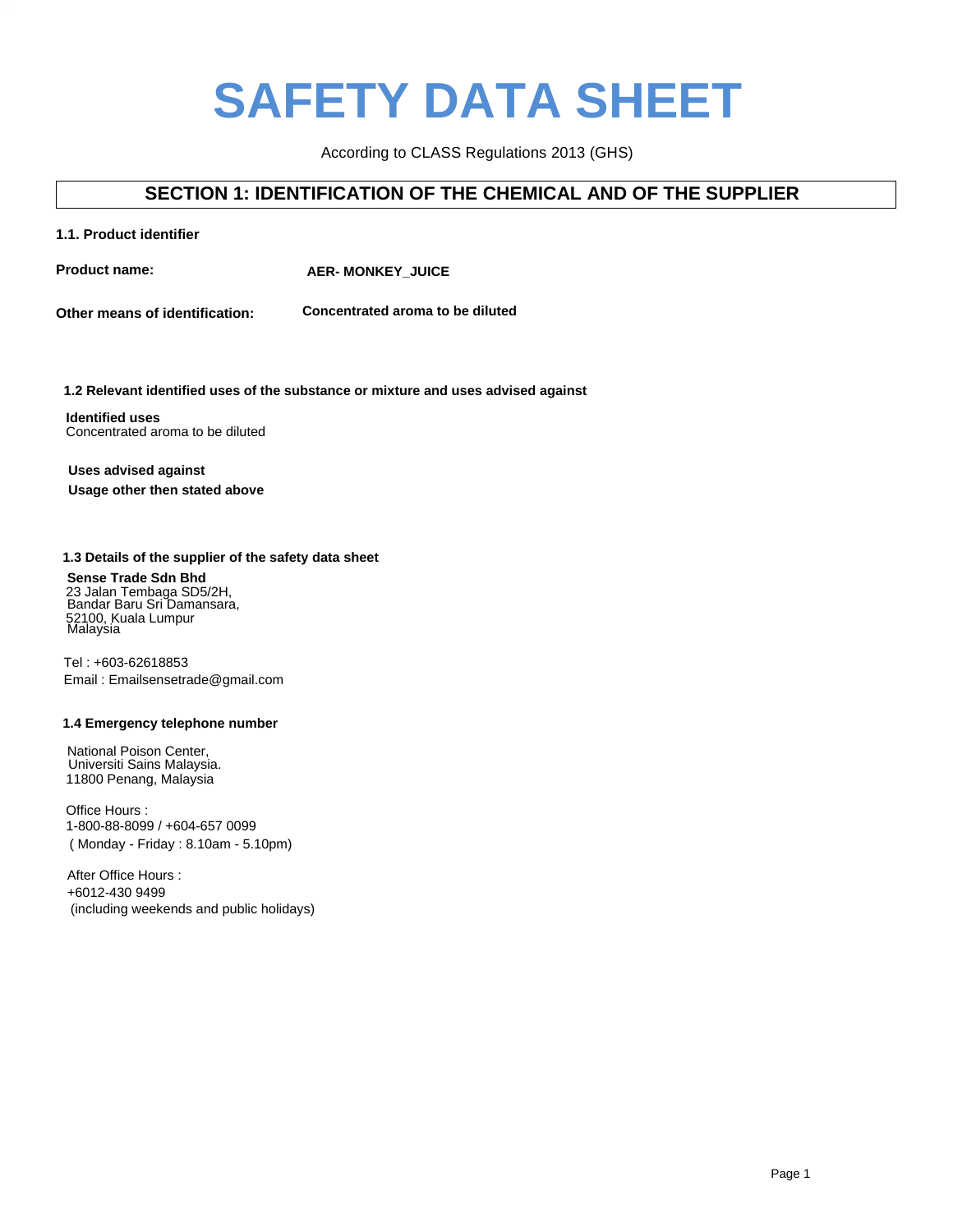### **SECTION 2: HAZARDS IDENTIFICATION**

### **2.1. Classification of the substance or mixture**

2.1.1. According to "CLASS Regulations 2013 (Globally Harmonized System of Classification and Labelling of Chemicals (GHS) 3rd Edition") :

**Product:** Concentrated Aroma (mixture)

### GHS Classification : **Not classified**

(non-hazardous mixture under GHS / CLASS Regulations 2013 criterias)

#### **2.2. Label elements**

Labelling according to CLASS Regulations 2013 (GHS)

**Hazard Pictograms** Not applicable

**Signal word:** Not applicable

**Hazard statements** Not applicable

**Precautionary statements** Not applicable

**2.3. Other hazards** None known

### **SECTION 3: COMPOSITION AND INFORMATION OF THE INGREDIENTS**

### **3.1 Substances**

Not applicable

#### **3.2 Mixtures**

Mixture solution of ingredients

| <b>COMPONENTS</b>        | %         | <b>CAS-No</b> | <b>GHS Classification (individual components)</b> |
|--------------------------|-----------|---------------|---------------------------------------------------|
| Flavourings (food grade) | $\leq 96$ | various       | Not classified                                    |
| Sucralose                | ≤ 2       | 56038-13-2    | Not classified                                    |
| Cooling Agent            | ≤ 2       | 39711-79-0    | Not classified                                    |

\* **Does not contain any nicotine**

### **SECTION 4: FIRST AID MEASURES**

### **4.1. Description of first aid measures**

General advice: Treat according to symptoms.

Skin contact: Rinse thoroughly with water.

Inhalation: Remove person to fresh air.

Eye contact: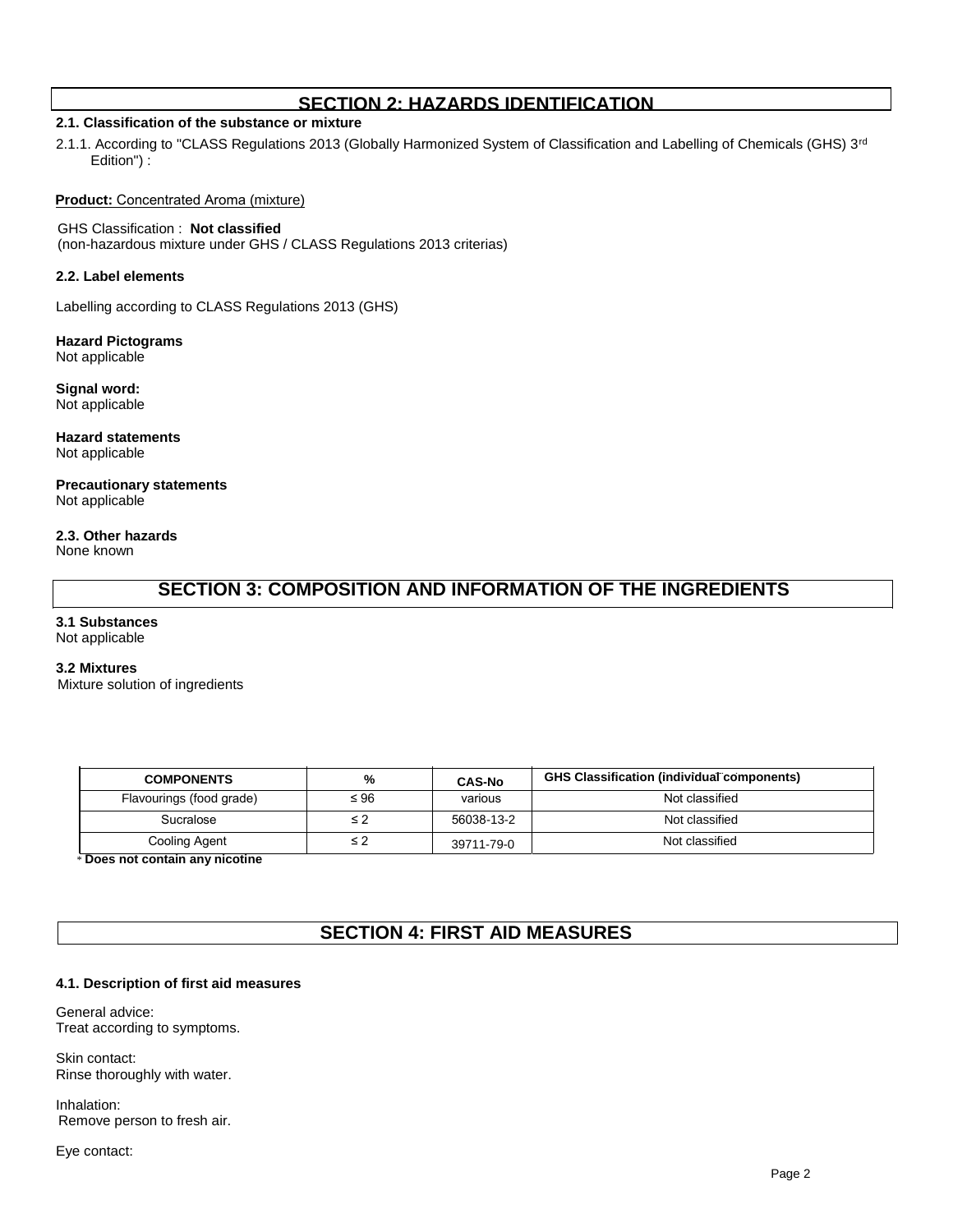Rinse immediately with running water, also under the eyelids. Ingestion:

Call a physician or Poison Control Center immediately. Do not induce vomiting without medical advice. Never give anything by mouth to an unconscious person.

Protection of first-aiders: Wear personal protective equipment.

### **4.2. Most important symptoms and effects, both acute and delayed**

Not expected to have adverse acute effects.

### **4.3. Indication of immediate medical attention and special treatment needed**

Current underlying conditions such as respiratory ailments can be made worse if exposed to this product.

### **SECTION 5: FIRE-FIGHTING MEASURES**

### **5.1. Extinguishing media**

Suitable extinguishing media:

Not combustible. Use extinguishing measures that are appropriate to local circumstances and the surrounding environment.

Extinguishing media which must not be used for safety reasons: None known.

### **5.2. Special hazards arising from the substance or mixture**

In case of fire hazardous decomposition products may be produced such vapours and oxides of carbon.

### **5.3. Advice for fire-fighters**

Wear self-contained respiratory protection.

### **SECTION 6: ACCIDENTAL RELEASE MEASURES**

### **6.1. Personal precautions, protective equipment and emergency procedures**

Avoid contact with skin, eyes and clothing. Prevent unauthorized access.

### **6.2. Environmental precautions**

Prevent product from entering drains. Do not flush into surface water or sanitary sewer system.

### **6.3. Methods and materials for containment and cleaning up**

Spills can be reuse or recycle if possible. Absorb spills in special absorbents or inert materials such as diatomite or vermiculite and collect in suitable container for disposal. Dispose of as special waste in compliance with local and national regulations. Prevent further leakage or spillage if safe to do so.

### **6.4. Reference to other sections**

For personal protection see section 8. See also section 13 for disposal.

### **SECTION 7: HANDLING AND STORAGE**

### **7.1. Precautions for safe handling**

Use and handle in well ventilated areas.

Handle in accordance with good industrial hygiene and safety practise.

### **7.2. Conditions for safe storage, including any incompatibilities**

Avoid extreme temperatures during storage. Keep container tightly sealed.

Storage Temperature Room temperature. Protect from excessive temperatures.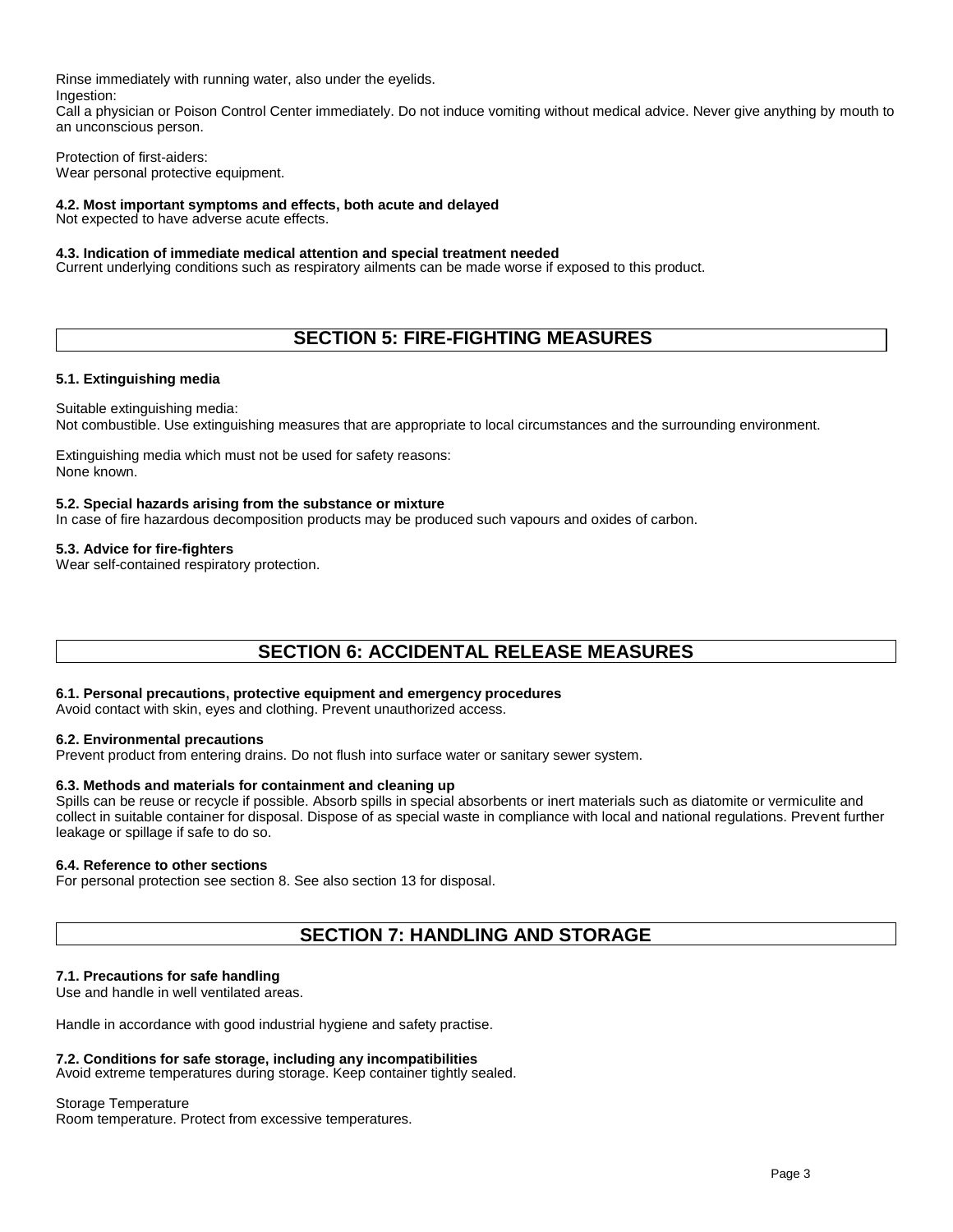### **SECTION 8: EXPOSURE CONTROLS/PERSONAL PROTECTION**

### **8.1. Control parametres**

#### **National occupational exposure limits / Biological occupational exposure limits**

**Components** Listed in (USECHH Regulations 2000) Malaysia:

**Glycerine (mist) : 10 mg/m<sup>3</sup> , 8 hr TWA**

Other ingredients :

Not listed in (USECHH Regulations 2000) Malaysia

### **Recommended monitoring procedures**

No information available

### **8.2. Exposure controls (in occupational settings)**

Exhaust ventilation should be designed to prevent accumulation and recirculation in the workplace. Aim to keep air concentration of Glycerine below the limits above.

Individual protection measures

#### **Hygiene measures**

Handle in accordance with good industrial hygiene and safety practise

In case of brief exposure or low pollution use respiratory filter device. The glove material has to be impermeable and resistant to the product/ the substance/ the preparation. Eye goggles recommended during refilling.

#### **Respiratory protection for occupational settings:**

When workers are facing concentrations above the exposure limit they must use appropriate certified respirators. Recommended Filter type: organic vapour and particles.

**Thermal hazards:** None known

### **Environmental exposure controls:**

Do not empty into drains. Discharge of liquids into the environment must be avoided.

### **SECTION 9: PHYSICAL AND CHEMICAL PROPERTIES**

### **9.1. Information on basic physical and chemical properties**

| <b>Form</b>            | Clear liquid      |
|------------------------|-------------------|
| Colour:                | Yellowish         |
| Odour:                 | Fruity            |
| <b>Odour Threshold</b> | No data available |
| Melting point (°C):    | No data available |
| Boiling point (°C):    | No data available |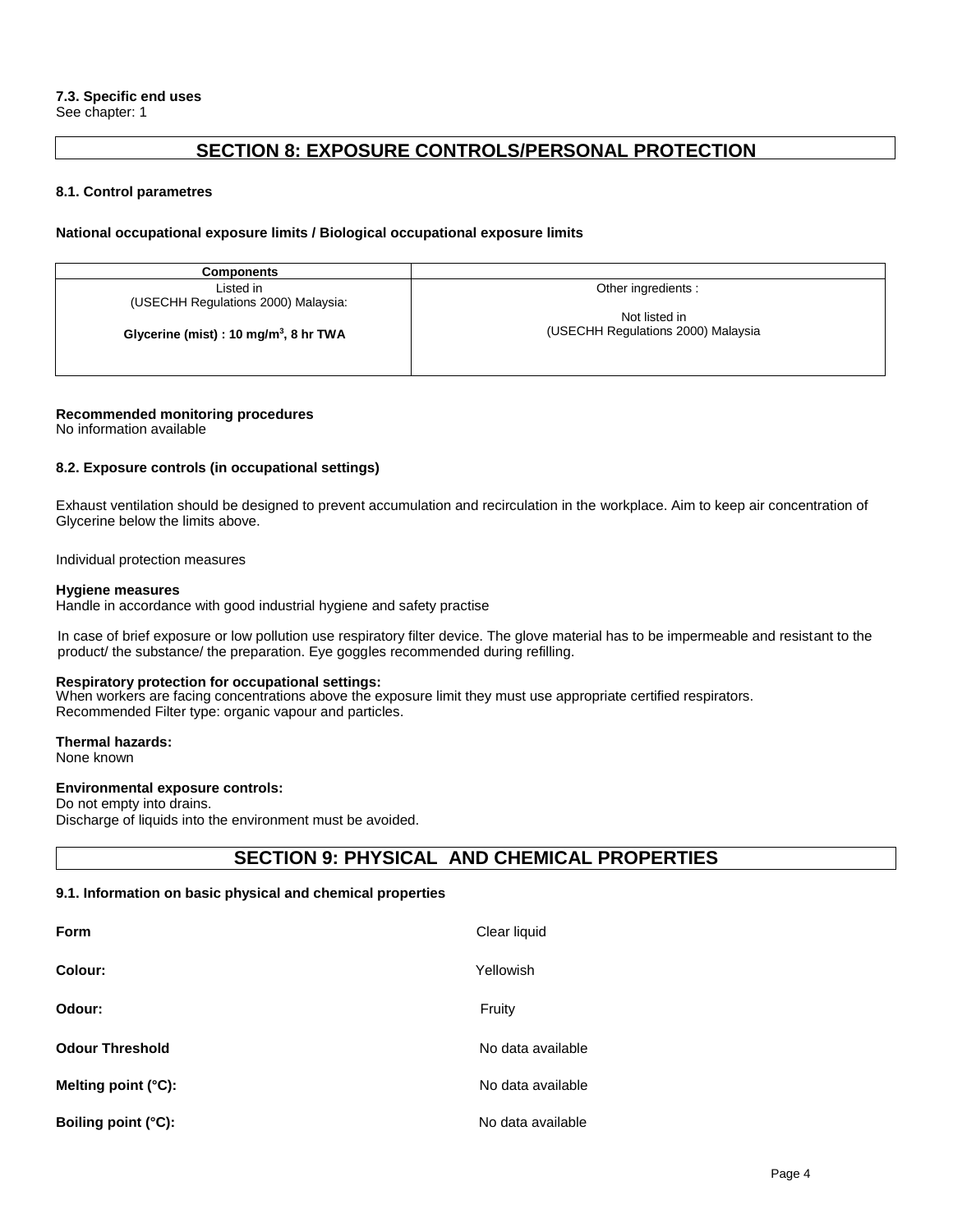| Flash point (°C):                      | >100                |
|----------------------------------------|---------------------|
| <b>Evaporation rate:</b>               | No data available   |
| Flammability                           | Not flammable       |
| Lower explosion limit                  | Not applicable      |
| <b>Upper explosion limit</b>           | Not applicable      |
| Vapour pressure:                       | Not data available. |
| <b>Relative vapour density</b>         | No data available   |
| <b>Water solubility</b>                | Soluble             |
| Partition coefficient: n-octanol/water | No data available   |
| Autoignition temperature (°C):         | No data available   |
| Decomposition temperature (°C):        | No data available   |
| <b>Viscosity:</b>                      | $+/- 1412$ mPa.s    |
| <b>Explosive properties:</b>           | Non explosive       |
| <b>Oxidising properties</b>            | Non oxidising       |
| pH:                                    | No data available   |
| <b>Relative density</b>                | No data available   |
| 9.2. Other information                 |                     |

**VOC Content (%):** No data available

**Solubility in other solvents:** No information available

**Bulk density** Not applicable

**Ignition temperature (°C):** No data available

**Solidification point (°C):** No data available

## **SECTION 10: STABILITY AND REACTIVITY**

### **10.1. Reactivity** None under normal usage.

**10.2. Chemical stability**

Stable under recommended storage conditions.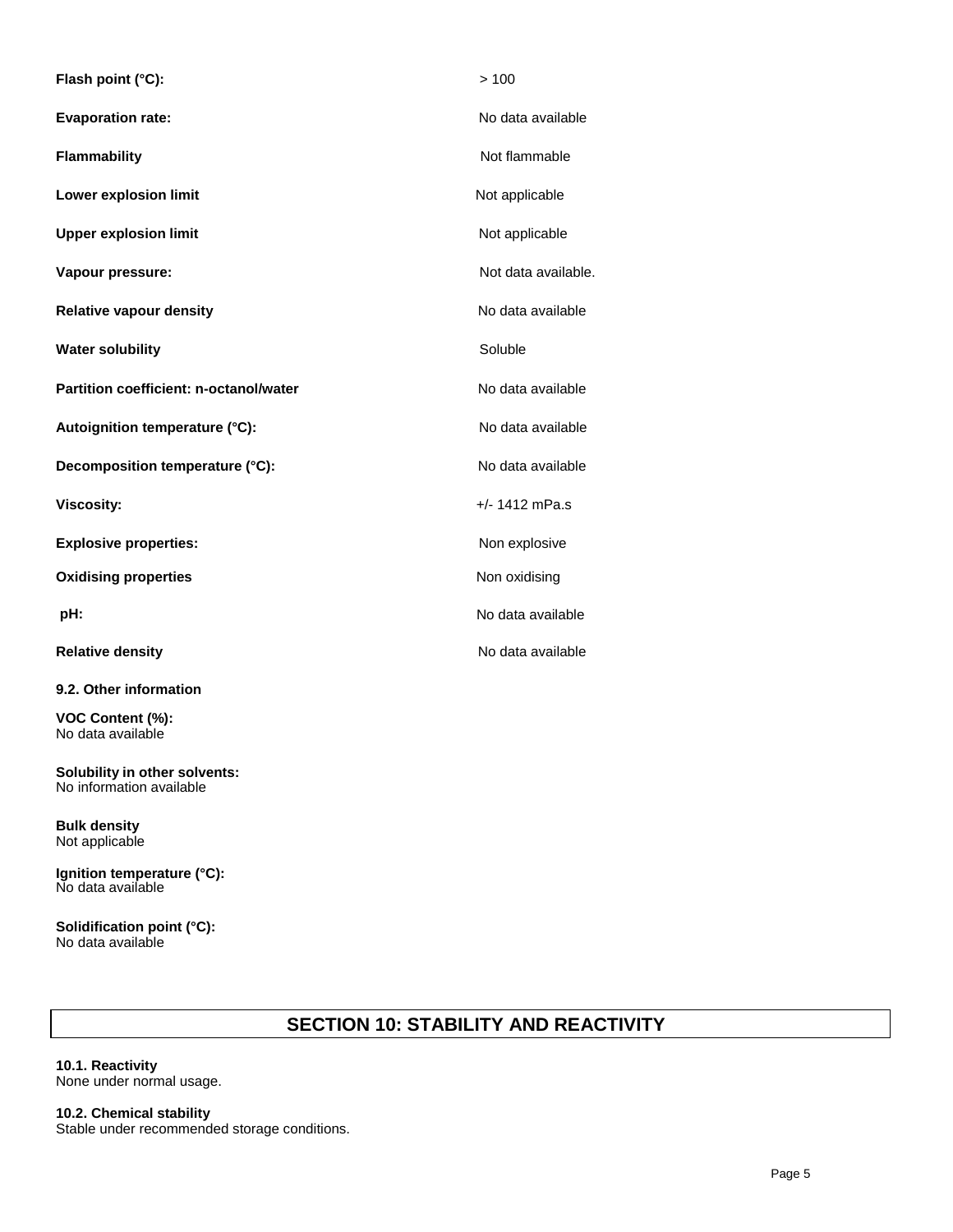### **10.3. Possibility of hazardous reactions** None

### **10.4. Conditions to Avoid**

None known.

### **10.5. Incompatible materials:**

Oxidizing substances.

### **10.6. Hazardous Decomposition Products**

No dangerous decomposition products known if used accordingly as intended.

### **SECTION 11: TOXICOLOGICAL INFORMATION**

### **11.1. Information on toxicological effects**

**Skin contact** No effect expected.

**Eye contact** No effect expected.

**Inhalation** No effect expected.

**Ingestion** No effect expected.

**Carcinogenic effects** None known.

**Mutagenic effects** None known.

**Reproductive toxicity** None known.

**STOT - repeated exposure** None known.

**Aspiration hazard** None known.

**Other information on acute toxicity** None known.

**SECTION 12: ECOLOGICAL INFORMATION**

**12.1. Eco-Toxicity** No data available

**12.2. Persistence and degradability** No information available

#### **12.3. Bioaccumulative potential** No information available

**12.4. Mobility in soil** No information available

**12.5. Results of PBT and vPvB assessment** No information available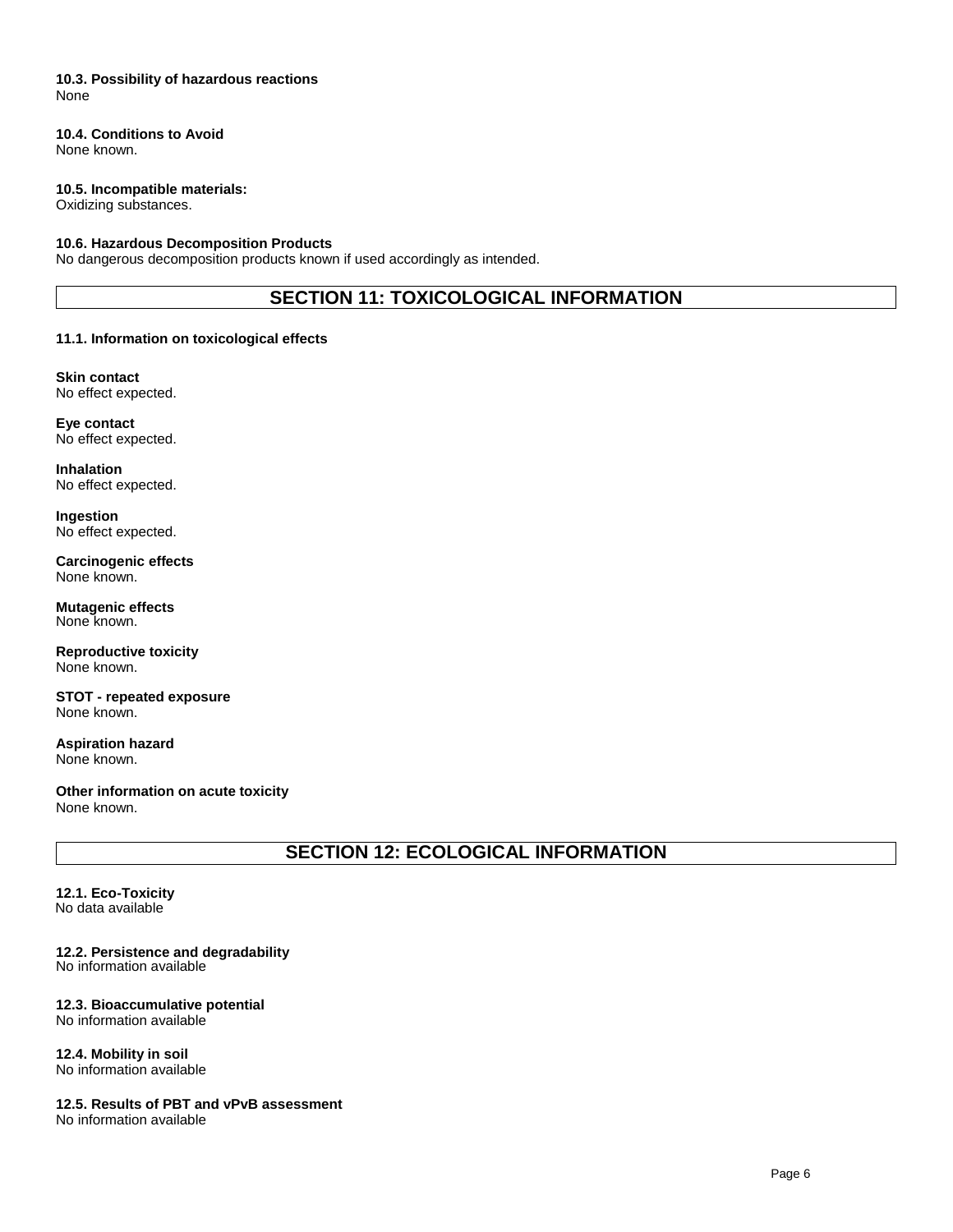### **SECTION 13: DISPOSAL CONSIDERATIONS**

#### **13.1. Waste treatment methods**

### **Waste from residues / unused products:**

Reuse or recycle whenever possible. If not, dispose of in accordance with local regulations stated below.

#### **Contaminated packaging:**

Empty containers should be taken for local recycling, recovery or waste disposal.

#### **Relevant regulation:**

Dispose according to Environmental Quality (Scheduled Wastes) Regulations 2005 – Malaysia or other relevant regulation at the country of use.

### **SECTION 14: TRANSPORTATION INFORMATION**

**14.1. UN Number** Not regulated as dangerous goods

**14.2. UN proper shipping name** Not applicable

**14.3. Transport hazard class** Not applicable

**14.4. Packing group** Not applicable

**14.4.1. Further information for transport**

**IMDG/IMO** Not regulated

**ADR/RID** Not regulated

**ICAO/IATA** Not regulated

**14.5. Environmental hazards:** None

**14.6. Special precautions for user** None

**14.7. Transport in bulk according to Annex II of MARPOL 73/78 and the IBC Code:** Not relevant

### **SECTION 15: REGULATORY INFORMATION**

#### **15.1. Safety, health and environmental regulations/legislation specific for the substance or mixture**

Glycerine is listed in USECHH (Use and Standards of Exposure of Chemicals Hazardous to Health) Regulations 2000 - Malaysia.

#### **Further Information:**

This SDS is prepared for the purpose of providing safety information for transportation and occupational handling conditions. It is not meant as health information from inhaling this product from vaping/e-cigarettes applications.

#### **15.2. Chemical Safety Assessment**

A Chemical Safety Assessment has not been carried out for this substance.